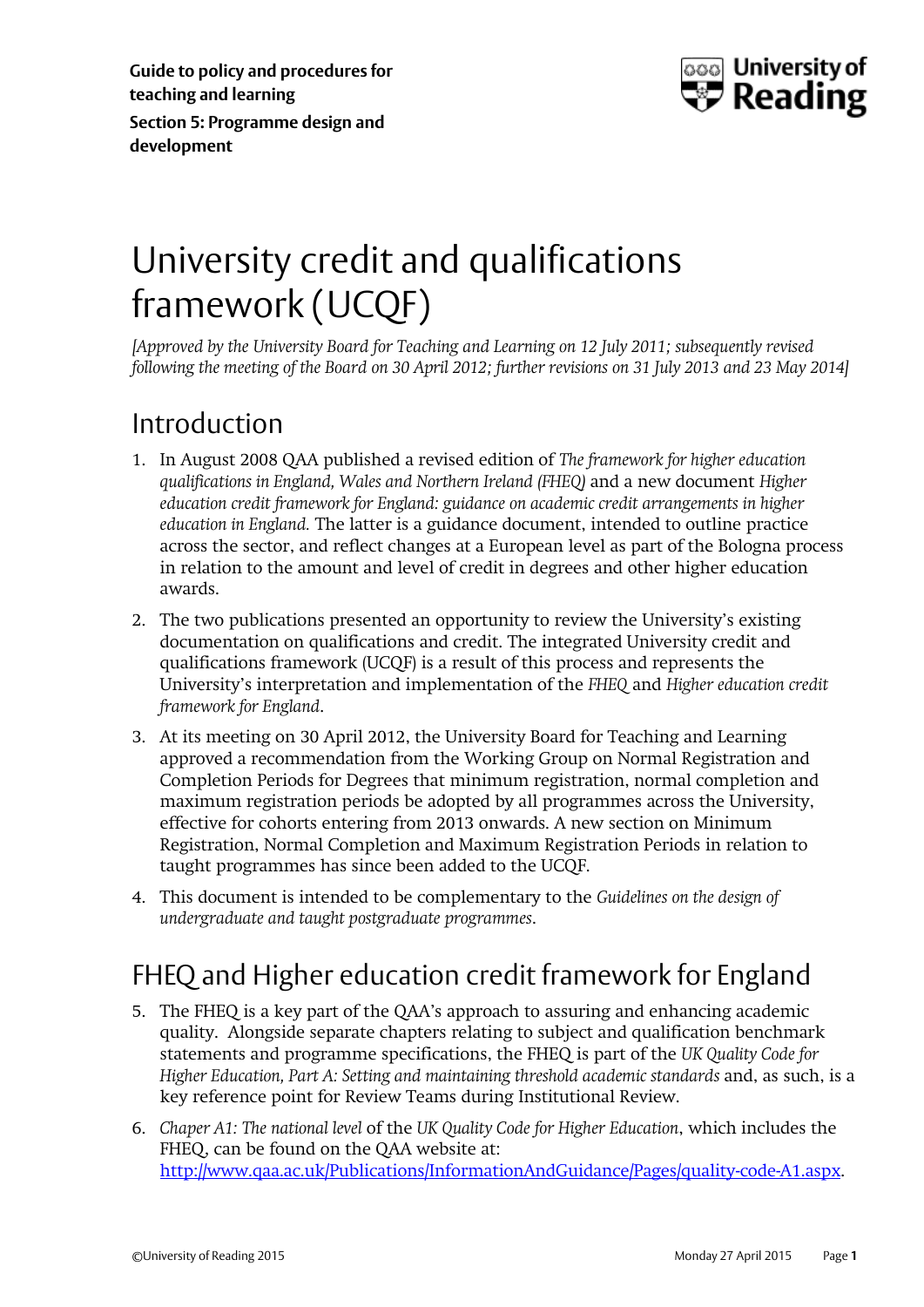# **FHEQ Levels**

7. The FHEQ has five levels: three undergraduate levels and two postgraduate levels. $<sup>1</sup>$ </sup>

| <b>FHEQ Level</b> | <b>Typical awards</b>                                         |
|-------------------|---------------------------------------------------------------|
| 8                 | <b>Doctorates</b>                                             |
|                   | Taught, Research & Integrated<br>Masters, MPhil               |
| 6                 | Honours Degrees, Graduate<br><b>Diplomas and Certificates</b> |
| 5                 | Diplomas of HE, Foundation Degrees                            |
|                   | <b>Certificates of HE</b>                                     |

# **Qualification descriptors**

8. Each of the five levels has a corresponding 'qualification descriptor' which:

- State the outcomes of the main qualification at each level. A successful student at that level will therefore be expected to be able to demonstrate these outcomes for the award of a particular qualification. Such outcomes will be of particular interest to those designing, approving and reviewing academic programmes (including Review teams). They will need to be satisfied that, for any programme, the curriculum and assessments provide all students with the opportunity to achieve, and to demonstrate achievement of, the outcomes.
- Demonstrate the nature of change between levels.
- Provide clear points of reference for academic standards.
- 9. The qualifications descriptors are, of course, generic statements of the outcomes of study. Where subject benchmarking statements have been produced, these will provide further guidance on outcome expectations. Where no such statements have been produced, or where no one statement is relevant, the qualifications descriptors are a vital reference point.
- 10. The full text of the FHEQ qualification descriptors is given as **Appendix 1**.

### **Using the framework**

- 11. Institutions must be able to demonstrate that each of their qualifications is allocated to the appropriate level of the framework. A degree can properly be awarded only when the expectations of the relevant qualification descriptor have been met or exceeded.
- 12. Institutions should ensure that the name given to any qualification represents appropriately the level of achievement, reflects accurately the field(s) of study, and is not misleading. Institutions should use the titles 'honours', 'masters' and 'doctor' only for

1

<sup>&</sup>lt;sup>1</sup> Prior to the revised FHEQ in 2008 the levels were designated by letters  $-$  C, I, H, M, D  $-$  corresponding with 4, 5, 6, 7 and 8. These now map on to the National Qualification Framework (NQF) which covers all education outside of HE.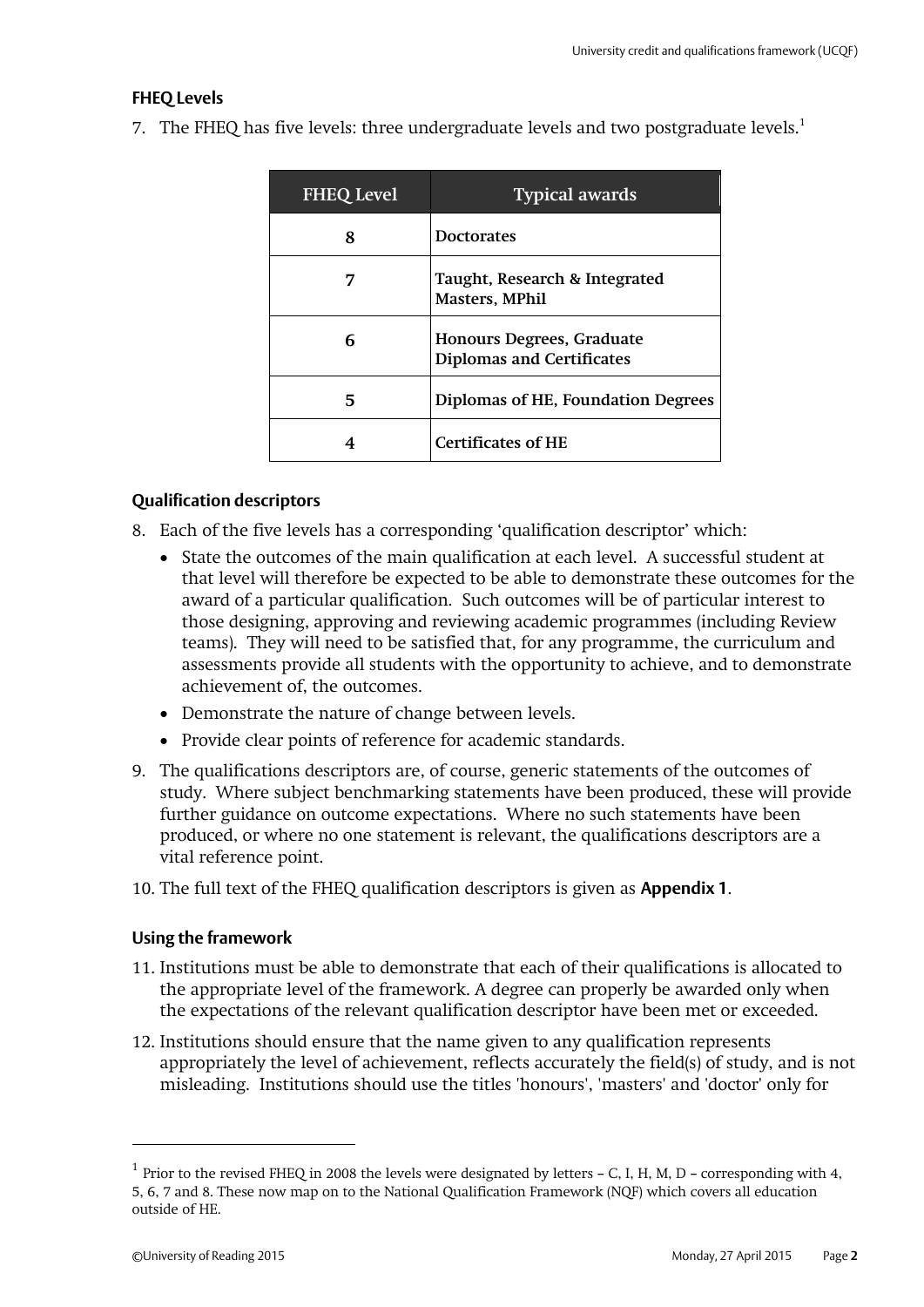qualifications that meet in full the expectations of the qualification descriptors at levels 6, 7 and 8 respectively.

- 13. Institutions will be expected to be able to demonstrate that all students will gain, on successful completion, qualifications that are awarded in accordance with the framework.
- 14. Under the Institutional Review methodology, reviewers will wish to see how institutions have embedded the FHEQ into their programme structures, and into their programme approval and monitoring procedures.

### **Credit**

- 15. The *Higher education credit framework for England*, is the first attempt to draw together sector-wide practice on the amount and type of credit for typical awards made under the FHEQ.
- 16. For all of the most commonly given awards it specifies the FHEQ level, minimum total credits, and minimum number of credits at the level of the award.
- 17. The *Higher education credit framework for England* is not part of the *UK Quality Code for Higher Education* and is therefore not binding in the same way as the FHEQ; it does however provide useful information on the amount and type of credit typically required for a particular award.

# The University credit and qualifications framework (UCQF)

- 18. The University credit and qualifications framework (UCQF) (please refer to the table below) is an integrated device which intends to combine the FHEQ, *Higher education credit framework for England* and the University's own regulations relating to credit and qualifications. It is the overarching description of the qualifications and awards which the University provides to students.
- 19. Schools should therefore ensure that not only do their programmes meet the relevant FHEQ qualifications descriptor, but also that particular qualifications meet with the University's credit requirements – both are part of the UCQF.
- 20. Further detailed requirements for particular programmes, and regulations relating to parts of awards and progression are given in the *Guidelines on the design of undergraduate and taught postgraduate programmes*.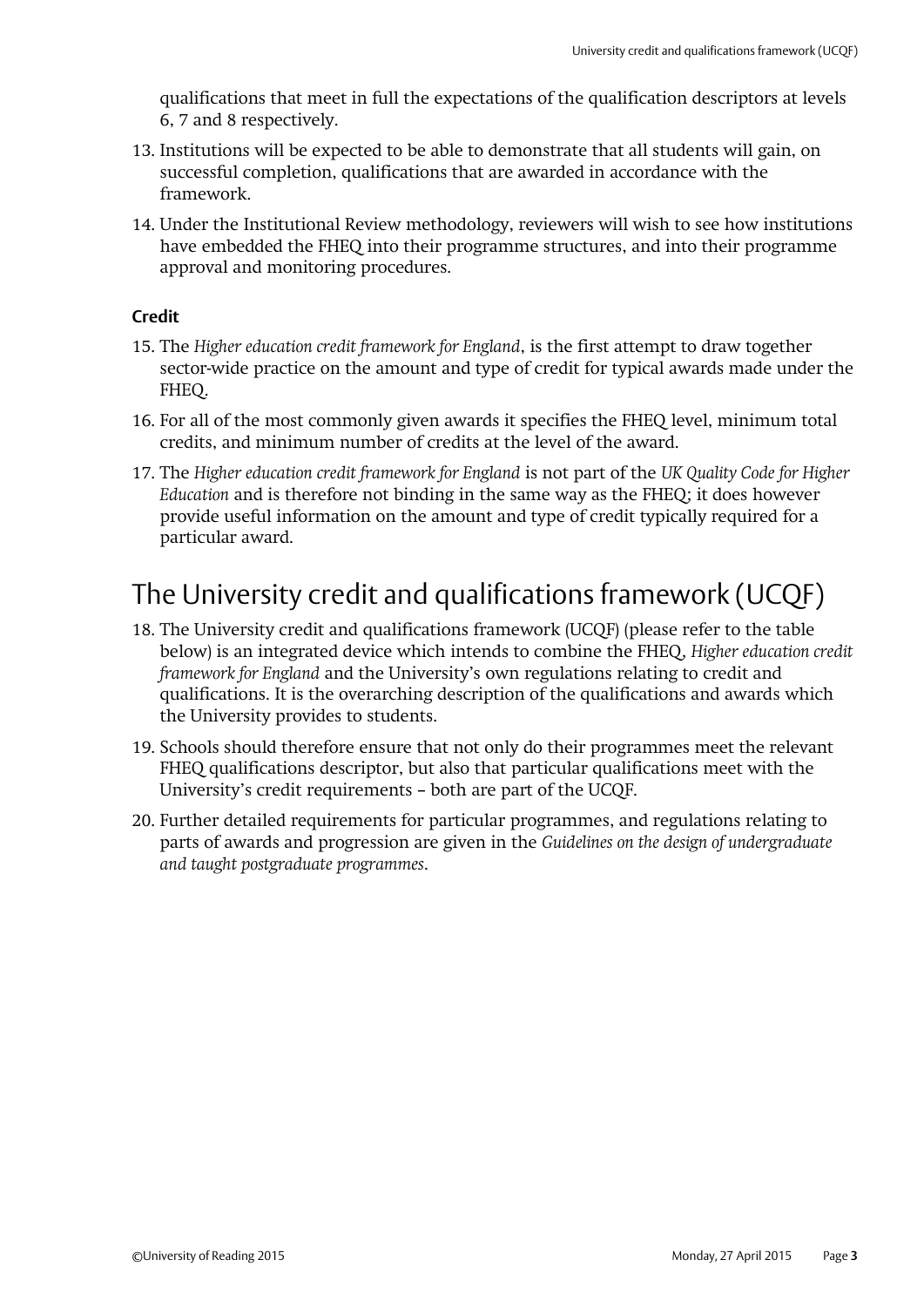| Qualification                                                   | <b>Abbreviations</b>                                                    | <b>FHEQ</b><br><b>Level</b> | Min. total<br>credits            | Min. credits at<br>level of qual. |
|-----------------------------------------------------------------|-------------------------------------------------------------------------|-----------------------------|----------------------------------|-----------------------------------|
| <b>Doctorate</b>                                                | PhD                                                                     |                             | Not credit rated                 |                                   |
| <b>Professional Doctorate</b>                                   | DBA, DStat, EngD,<br>EdD, DAgriFood                                     | 8                           | Not credit rated<br>Under review |                                   |
| <b>New Route PhD</b>                                            | PhD                                                                     |                             |                                  |                                   |
| MPhil/LLM by research                                           | MPhil, LLM                                                              |                             | Not credit rated                 |                                   |
| <b>MPhil by examination</b>                                     | MPhil                                                                   |                             | 360                              | 300                               |
| <b>Postgraduate Master</b>                                      | MA, MSc, MA/MSc by<br>Research MRes, LLM,<br>LLM by Thesis MBA,<br>etc. | 7                           | 180                              | 150                               |
| <b>Integrated Masters Degree</b>                                | MEng, MMet, MMath,<br>MChem, MPharm<br>etc.                             |                             | 480                              | $120^{23}$                        |
| Postgraduate Diploma                                            | PGDip                                                                   |                             | 120                              | 90                                |
| <b>Postgraduate Certificate</b>                                 | PGCert                                                                  |                             | 60                               | 40                                |
| Postgraduate Certificate in<br><b>Education</b>                 | PGCE                                                                    |                             | 180                              | 60                                |
| <b>Professional Graduate</b><br><b>Certificate in Education</b> | PCGE                                                                    |                             | 60                               | 60                                |
| <b>Bachelor's Degree with</b><br><b>Honours</b>                 | BA/BSc/BA(Ed) LLB,<br>BEng (Hons)                                       | 6                           | 360                              | 100                               |
| <b>Bachelor's Degree (Ordinary)</b>                             | BA etc.                                                                 |                             | 300                              | $60^4$                            |
| <b>Graduate Diploma</b>                                         | GradDip                                                                 |                             | 120                              | 100                               |
| <b>Graduate Certificate</b>                                     | GradCert                                                                |                             | 60                               | 60                                |
| <b>Foundation Degree</b>                                        | FDEd, FDSci                                                             |                             | 240                              | 100                               |
| <b>Diploma of Higher Education</b>                              | <b>DipHE</b>                                                            | 5                           | 240                              | 100                               |
| <b>Certificate of Higher Education</b>                          | CertHE                                                                  | $\overline{4}$              | 120                              | 100                               |
| <b>International Foundation</b><br>Programme                    | <b>IFP</b>                                                              | F'dation                    | 140                              | 140                               |

-

 $^2$  This was set at 100 Level 7 credits for programmes starting before 2006-07  $^3$  Integrated Masters must also include a minimum of 100 credits at Level 6.

<sup>&</sup>lt;sup>4</sup> With a minimum of 100 credits at Level 5.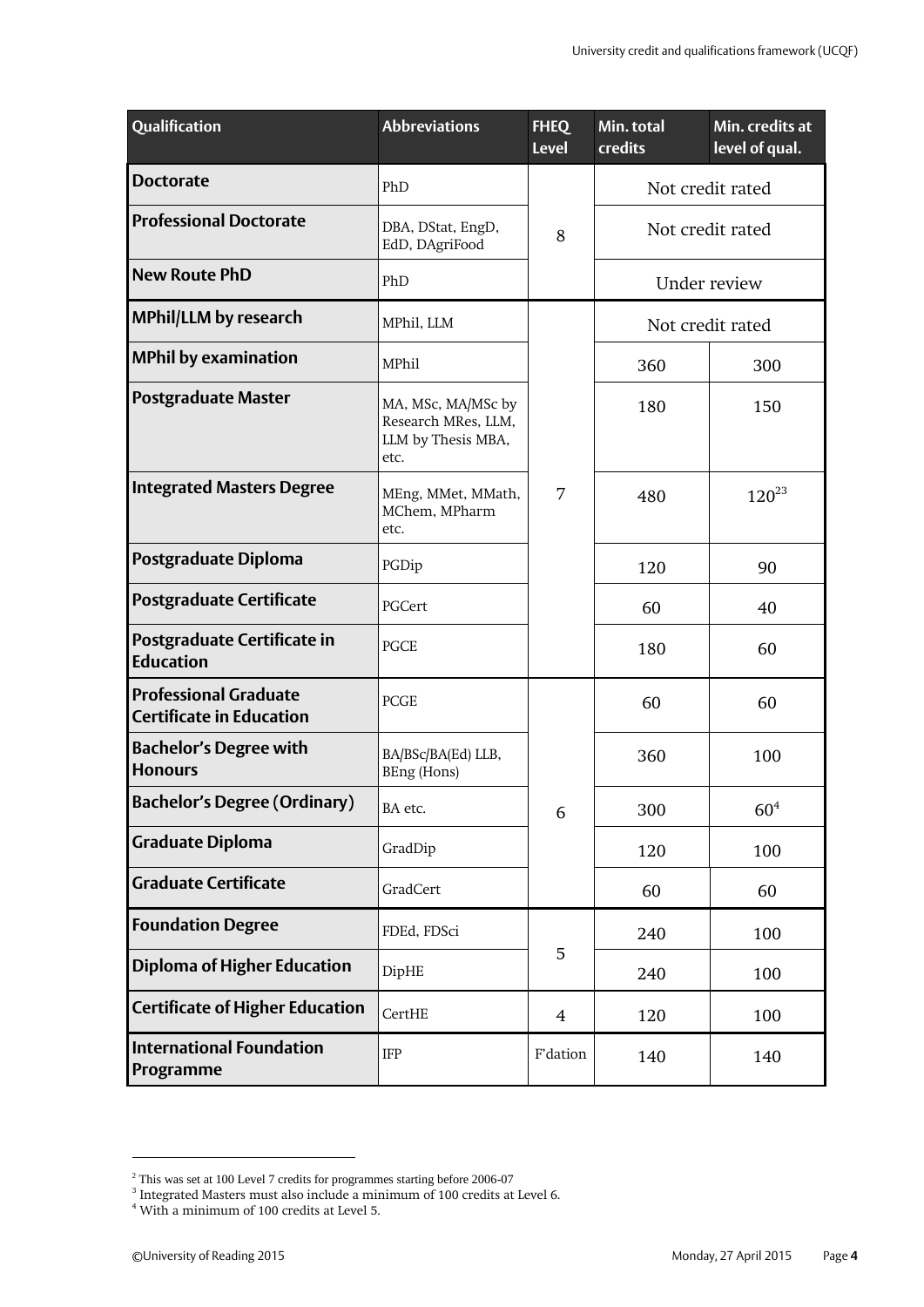### **Masters' degree titles**

Effective from intakes commencing in 2015, the following Masters' degree titles shall normally be assigned using the following criteria:

| <b>Title</b>             | Criteria                                                                                                                                                                                                                                                                |
|--------------------------|-------------------------------------------------------------------------------------------------------------------------------------------------------------------------------------------------------------------------------------------------------------------------|
| MA/MSc                   | Combined credit weight of<br>dissertation and research methods<br>modules amounts to 90 credits or<br>less.                                                                                                                                                             |
| <b>MRes</b>              | Combined credit weight of<br>dissertation and research methods<br>modules amounts to more than 90<br>credits and does not meet the<br>criteria for an MA/MSc by Research                                                                                                |
| MA/MSc<br>by<br>Research | Research dissertation with a weight<br>of at least 120 credits; or<br>Research dissertation with a weight<br>of at least 100 credits and a further<br>distinct individual research<br>element (not including research<br>methods)<br>Examiners appointed for individual |
|                          | candidate on basis of expertise in<br>specific topic.                                                                                                                                                                                                                   |
| LLM by<br><b>Thesis</b>  | 180 credits: wholly assessed by<br>research thesis, which is<br>individually examined. Research<br>methods are not credit-bearing                                                                                                                                       |

### **'Lesser' awards**

- 21. Qualifications may only be awarded to mark the achievement of positively defined outcomes, not as compensation for failure at a higher level, or by default. A lower qualification can be awarded if a student is able to demonstrate the outcomes set out in a qualification descriptor.
- 22. For example, this allows the University to award an MPhil to a candidate examined for a PhD if the candidate does not meet the standard for a doctoral award, but only if they can demonstrate that they meet the outcomes of the Level 7 qualifications descriptor.

#### **Awards not listed in the UCQF**

- 23. All programmes resulting in a University award should normally be designed to fulfil the requirements of one of the above listed qualifications.
- 24. Credit bearing individual or combinations of modules which are offered to students but do not meet the requirements of any of the above listed qualifications can result in an award of University credit represented by a 'Certificate of credit'. The certificate should bear the University's device and state the amount and level of the credit achieved, and the title of the module or modules studied. In these circumstances a programme specification is not required but module descriptions should be in place and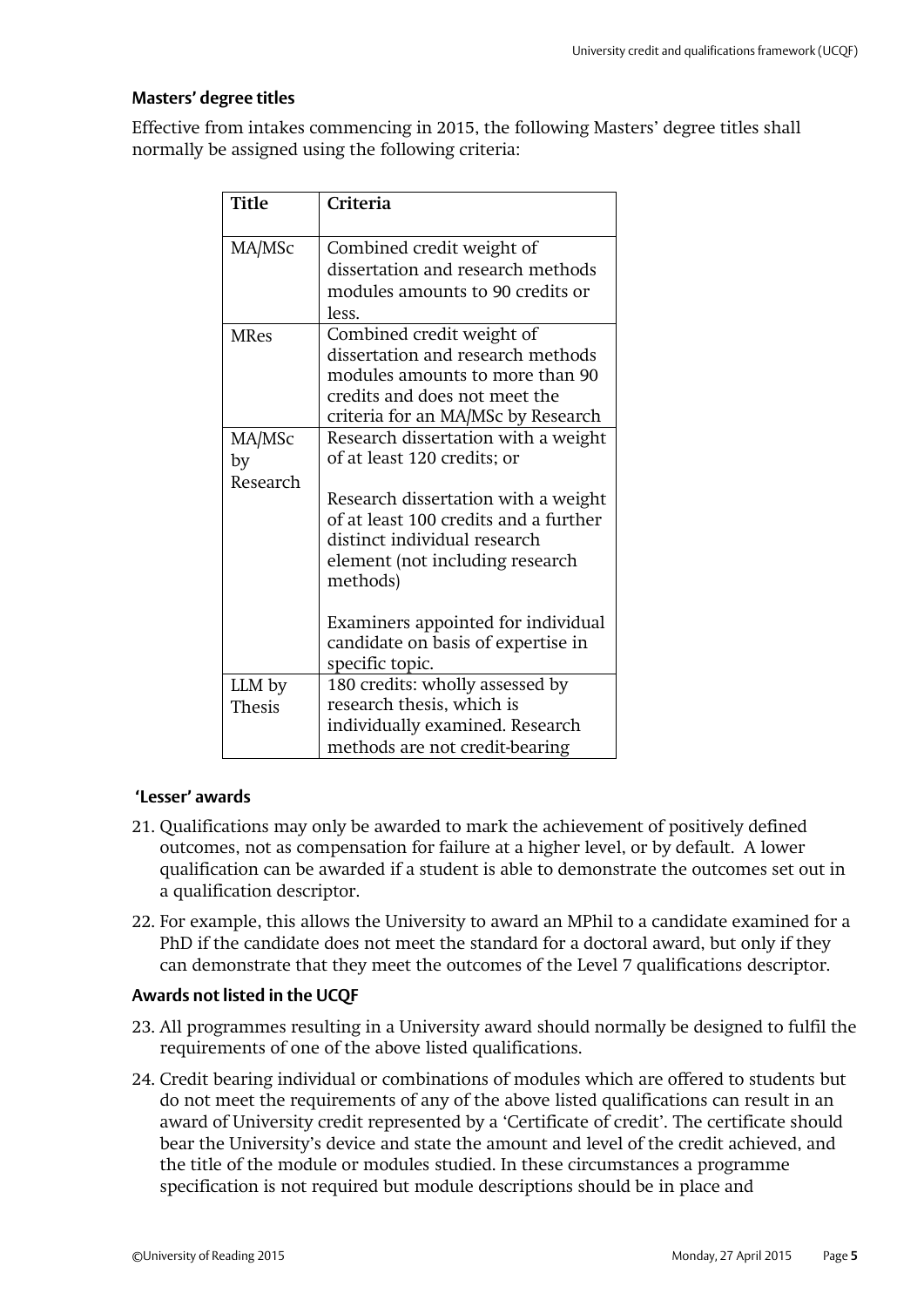appropriately approved. The module or modules can be advertised as 'validated by the University of Reading'.

- 25. Should it be intended that individual modules be able to act as 'building blocks' towards a qualification listed in the UCQF then this needs to be captured in the programme specification of an existing programme (if appropriate), or a new, specifically designed, programme specification will need to be created. The new or amended programme will need to be approved in accordance with normal procedures.
- 26. In certain circumstances the University may approve a programme resulting in an award which is not listed in the UCQF. If a School wishes to develop such a programme it should explain why an award outside of the UCQF is required in the programme approval documentation. Justification may, for example, relate to a long standing programme which has strong external recognition in its current form or the institution of a newly required or recommended qualification from a professional body.
- 27. In all cases where a programme is created leading to an award which is not listed in the UCQF, the following should be adhered to:
	- a. No award can be made for study of less than 30 credits (see paragraph 24 above regarding alternative 'Certificates of Credit' in these circumstances)
	- b. Caution should be taken in the use of qualification titles that have commonly accepted meanings in the higher education sector such as 'certificate' or 'diploma'. When these are used they should always be qualified, normally with the word 'Professional' i.e. 'Professional Certificate' although other qualifiers are acceptable if required or preferred by an external professional body.
	- c. Where there are two related awards 'Certificate' should be used in relation to the lesser of the two awards and 'Diploma' in relation to the higher.
	- d. A separate programme specification should be in place.

### **Non-credit bearing programmes**

- 28. If a programme or short course is offered that is not credit bearing it is important that the following conventions are followed to avoid any confusion with formal University awards:
	- a. Programmes must not be titled or advertised as a 'Certificate' or 'Diploma' unless in receipt of external professional recognition or accreditation which specifies the use of that title.
	- b. Programmes can be advertised as 'recognised by the University of Reading' but not 'accredited' or 'validated'.
	- c. Participants can be issued with a 'Certificate of attendance' (if not assessed) or 'Certificate of completion' (if assessed).
	- d. Where participants receive a Certificate, the standard certificate templates available from the Design and Print Studio should be used $5$ .
- 29. It is strongly advised that proposers of non-credit bearing programmes discuss course title and certification with the Centre for Quality Support and Development [\(g.m.randall@reading.ac.uk\)](mailto:g.m.randall@reading.ac.uk). Where a non-credit bearing course is offered to or with an external organisation, the provision should normally be underpinned by a contract.

1

<sup>&</sup>lt;sup>5</sup> <https://www.reading.ac.uk/closed/dps/Visualidentity/dps2-visualidentity-certdownload.aspx>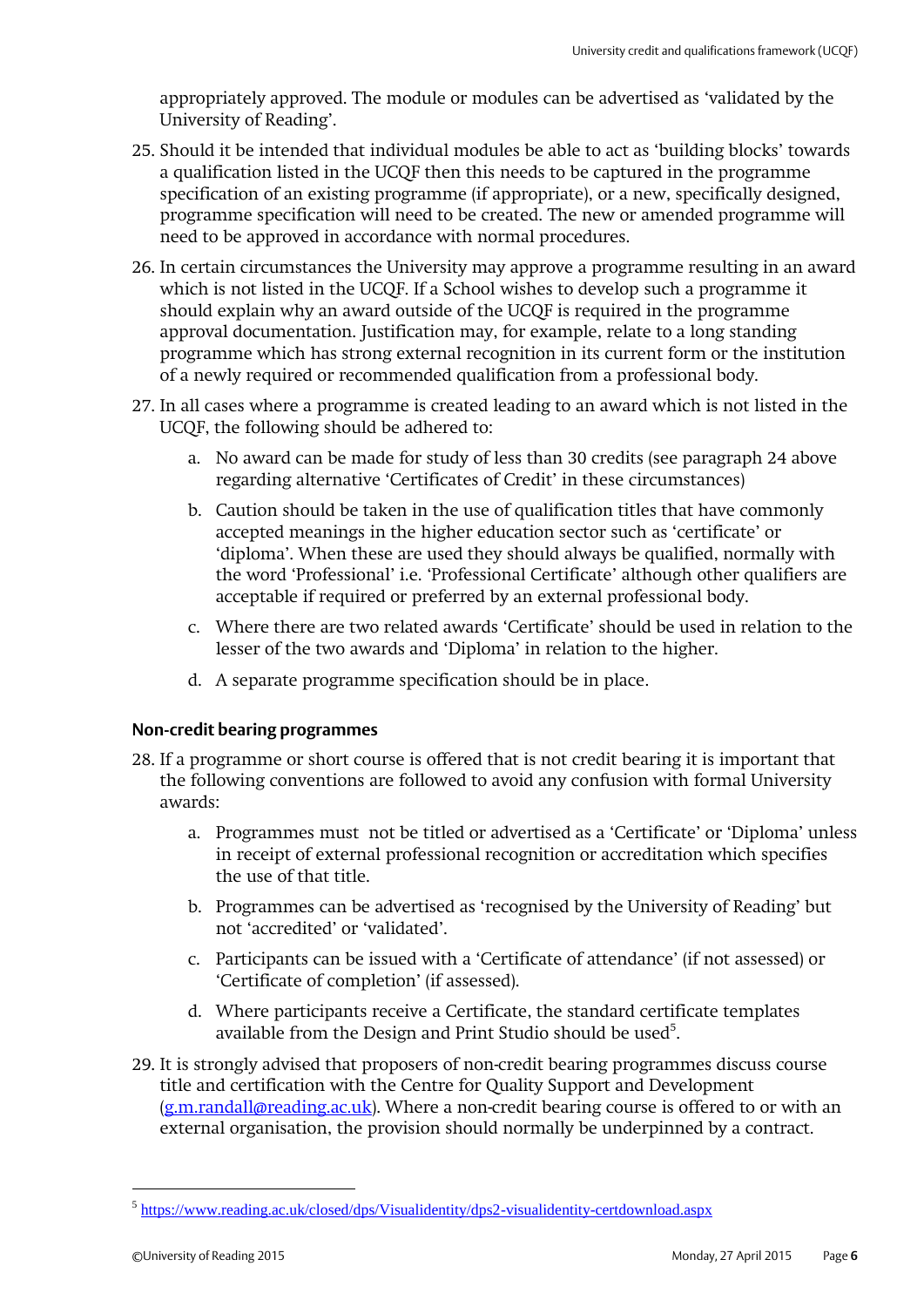# Minimum Registration, Normal Completion and Maximum Registration Periods for Programmes

- 30. The University Board for Teaching and Learning has agreed that the minimum registration, normal completion and maximum registration periods specified below should be adopted across all taught programmes, with effect from cohorts entering in October 2013. Minimum and maximum registration periods for postgraduate research programmes are specified in the relevant Ordinance.
- 31. The minimum registration, normal completion and maximum registration period should be considered as part of the programme approval process and should be stated in the Programme Specification for every programme. Programmes should not be designed to either undercut the minimum registration period or exceed the maximum registration period for the type of qualification and mode of delivery.
- 32. In very exceptional circumstances, the University Board for Teaching and Learning has the power to vary the boundaries for an individual programme where a strong case is made. Any new programmes, or programmes currently operating outside of the specified boundaries that wish to continue doing so, are required to submit a case to the University Board for Teaching and Learning.
- 33. Where a student is required/ permitted to repeat a Part, the maximum period of registration for the programme should be extended accordingly for that student.

# **Full time programmes**

34. All full time programmes should adhere to the following minimum, normal completion and maximum registration periods. For any specific programme delivered in full time mode, the minimum, normal and maximum registration periods should normally be the same.

| Qualification                                                           | Min/Normal/Max |
|-------------------------------------------------------------------------|----------------|
| <b>Certificate of Higher Education</b>                                  | 12 months      |
| Diploma of Higher Education                                             | 24 months      |
| <b>Foundation Degree</b>                                                | 24 months      |
| <b>Graduate Certificate</b>                                             | 3 to 6 months  |
| Graduate Diploma                                                        | 6 to 12 months |
| <b>Bachelor</b>                                                         | 36 months      |
| Bachelor (with year abroad, industrial<br>placement, in Education etc.) | 48 months      |
| <b>Integrated Master</b>                                                | 48 months      |
| Integrated Master (with year in industry or<br>equivalent)              | 60 months      |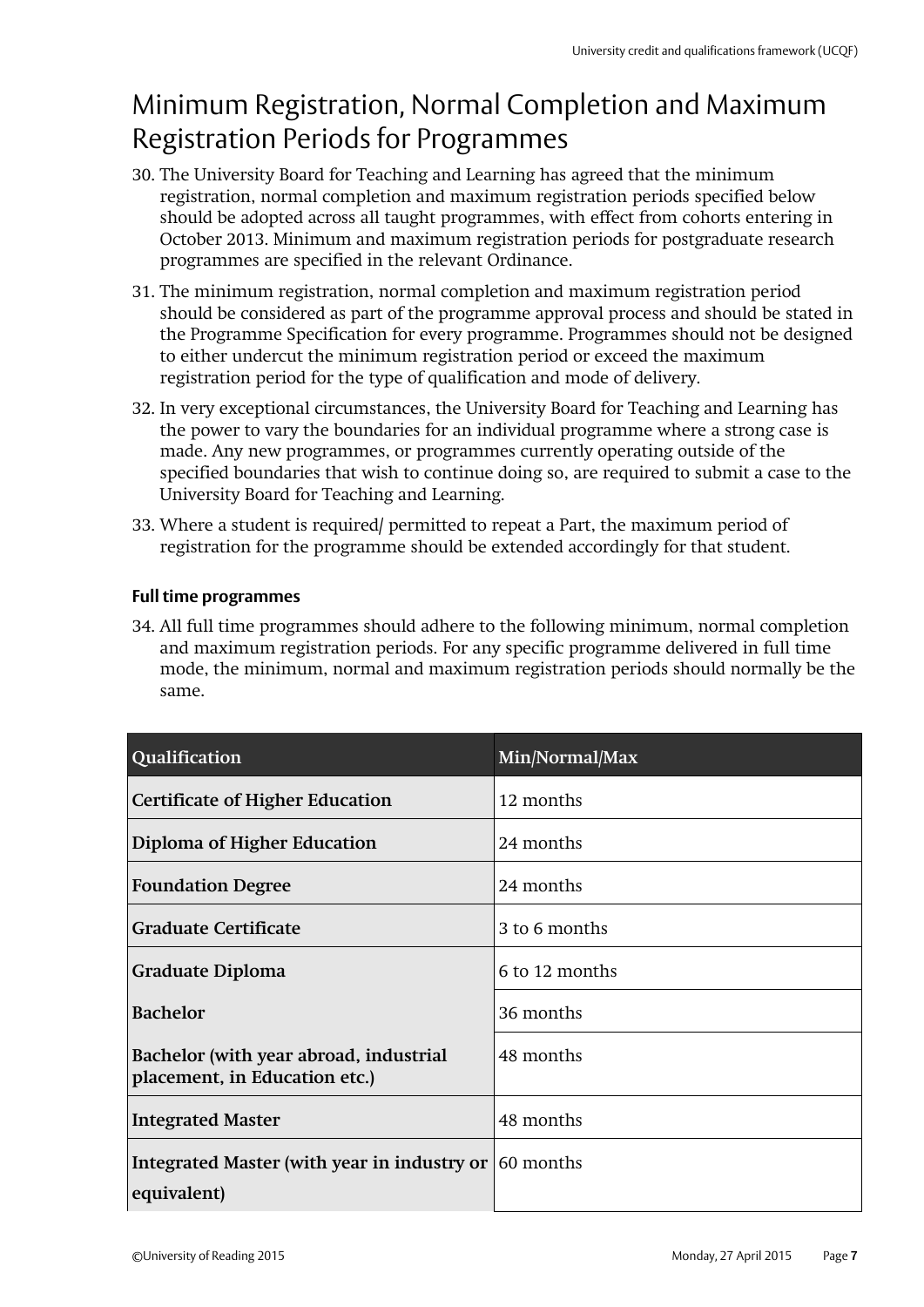| Postgraduate Certificate | 3 to 6 months                                 |  |
|--------------------------|-----------------------------------------------|--|
| Postgraduate Diploma     | $\vert 6 \text{ to } 12 \text{ months} \vert$ |  |
| <b>Master</b>            | 12 to 24 months                               |  |

### **Part time programmes**

35. All part time programmes should adhere to the following minimum, normal completion and maximum registration periods.

| Qualification                             | Minimum<br>Normal completion<br>registration period<br>period |           | <b>Maximum</b><br>registration period |
|-------------------------------------------|---------------------------------------------------------------|-----------|---------------------------------------|
| <b>Certificate of Higher</b><br>Education | 12 months                                                     | 24 months | 36 months                             |
| Diploma of Higher<br>Education            | 36 months                                                     | 48 months | 60 months                             |
| <b>Foundation Degree</b>                  | 36 months                                                     | 36 months | 36 months                             |
| <b>Graduate Certificate</b>               | 6 months                                                      | 12 months | 24 months                             |
| Graduate Diploma                          | 12 months                                                     | 24 months | 36 months                             |
| <b>Bachelor</b>                           | 48 months                                                     | 72 months | 84 months                             |
| Postgraduate<br>Certificate               | 6 months                                                      | 12 months | 24 months                             |
| Postgraduate<br>Diploma                   | 12 months                                                     | 24 months | 36 months                             |
| <b>Master</b>                             | 18 months                                                     | 24 months | 36 months                             |

# **Flexible programmes**

36. Wider boundaries are permitted for programmes that are not delivered over a set schedule and require more flexibility. All such 'flexible' programmes should adhere to the following minimum, normal completion and maximum registration periods.

| <b>Qualification</b>        | Minimum<br>registration period | Normal completion<br>period | <b>Maximum</b><br>registration period |
|-----------------------------|--------------------------------|-----------------------------|---------------------------------------|
| Postgraduate<br>Certificate | 6 months                       | 12 months                   | 24 months                             |
| Postgraduate                | 12 months                      | 24 months                   | 42 months                             |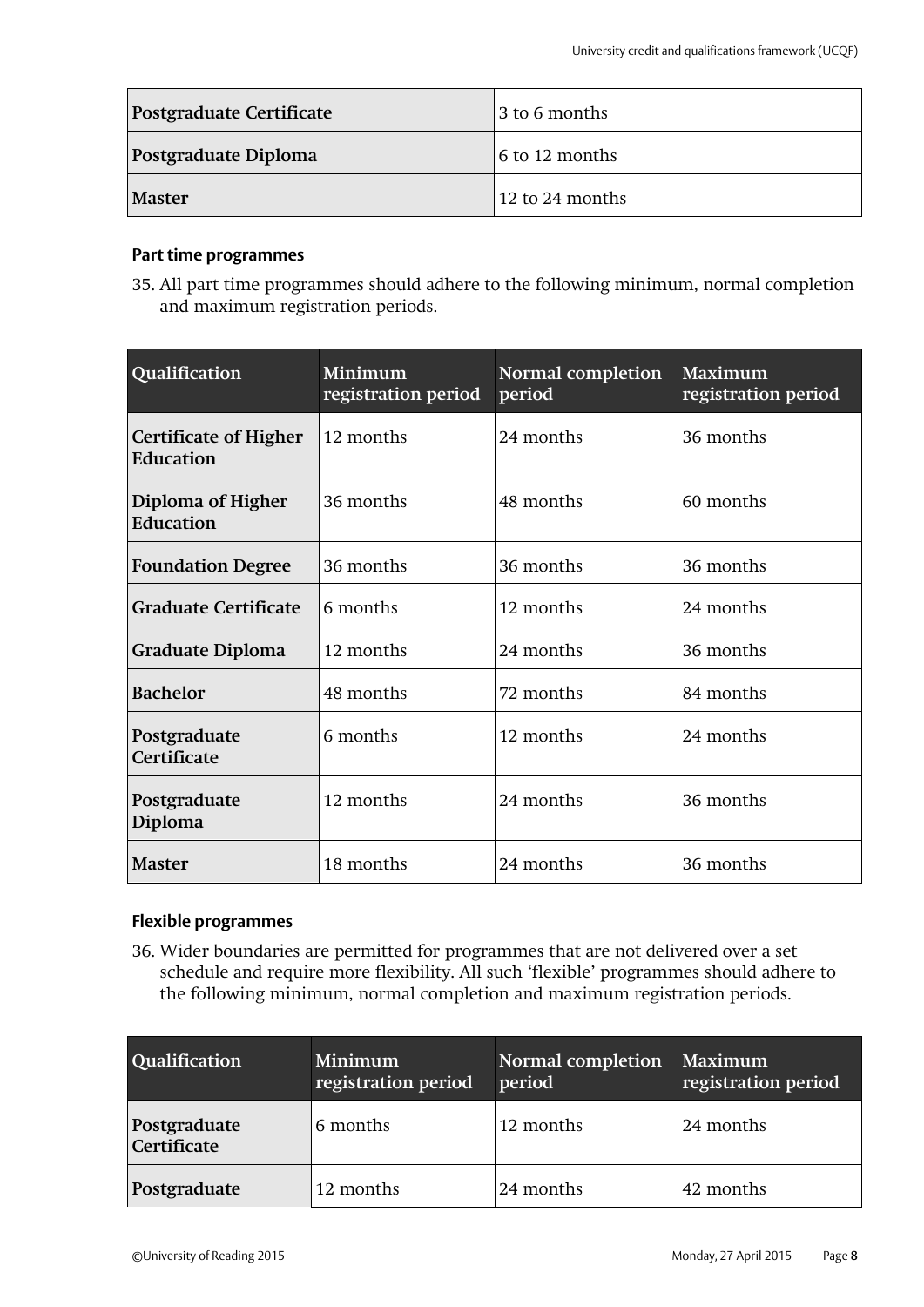| Diploma       |           |           |           |
|---------------|-----------|-----------|-----------|
| <b>Master</b> | 18 months | 36 months | 63 months |

# Using the UCQF

37. The UCQF is expected to play a major part in all of the following processes.

# **Programme development and programme specifications**

38. Further detailed requirements for particular programmes, and regulations relating to parts of awards and progression are given in the *Guidelines on the design of undergraduate and taught postgraduate programmes*, but the following general principles apply:

# Modules

- 39. Schools should, for each module in a programme, indicate its specific level in the 'Programme Content' section of each programme specification. This level must be appropriate to the relevant level of the UCQF and the related qualifications descriptor. For example, the majority of modules (making up at least 100 credits) in Part 3 of a Bachelor's Degree programme will need to be pitched at Level 6.
- 40. Schools should therefore assure themselves that each module description is informed by the learning outcomes of the qualifications descriptor relevant to the level at which the module is pitched. It is no longer possible to offer the same module at two different levels. Similar module content can be taught at different levels but the modules should be assigned different module codes and a clear distinction in the intended learning outcomes and the assessment should be made.

# Programmes

- 41. All programmes and their programme specifications should be compliant with the UCQF and any revisions to these programmes should ensure that this compliance is retained.
- 42. Schools must ensure that the intended learning outcomes in their programme specifications match with the relevant qualification descriptor'. For example, Outcomes for Bachelor's degrees with Honours should therefore meet the Level 6 outcomes.
- 43. You must also ensure that learning outcomes at the end of Part 1 and Part 2 meet the Level 4 and Level 5 outcomes respectively.
- 44. Schools should also ask themselves whether the programme curricula and the assessments allow all students the opportunity to achieve and demonstrate achievement of the outcomes.
- 45. Schools which offer Postgraduate Masters programmes, Integrated Masters programmes or Postgraduate Diplomas or Certificates, will need to ensure that such programmes are correctly positioned to meet the Level 7 descriptor.

### **New programme scrutiny**

46. As referred to in the University's *Approval for new programmes* scrutiny panels will consider: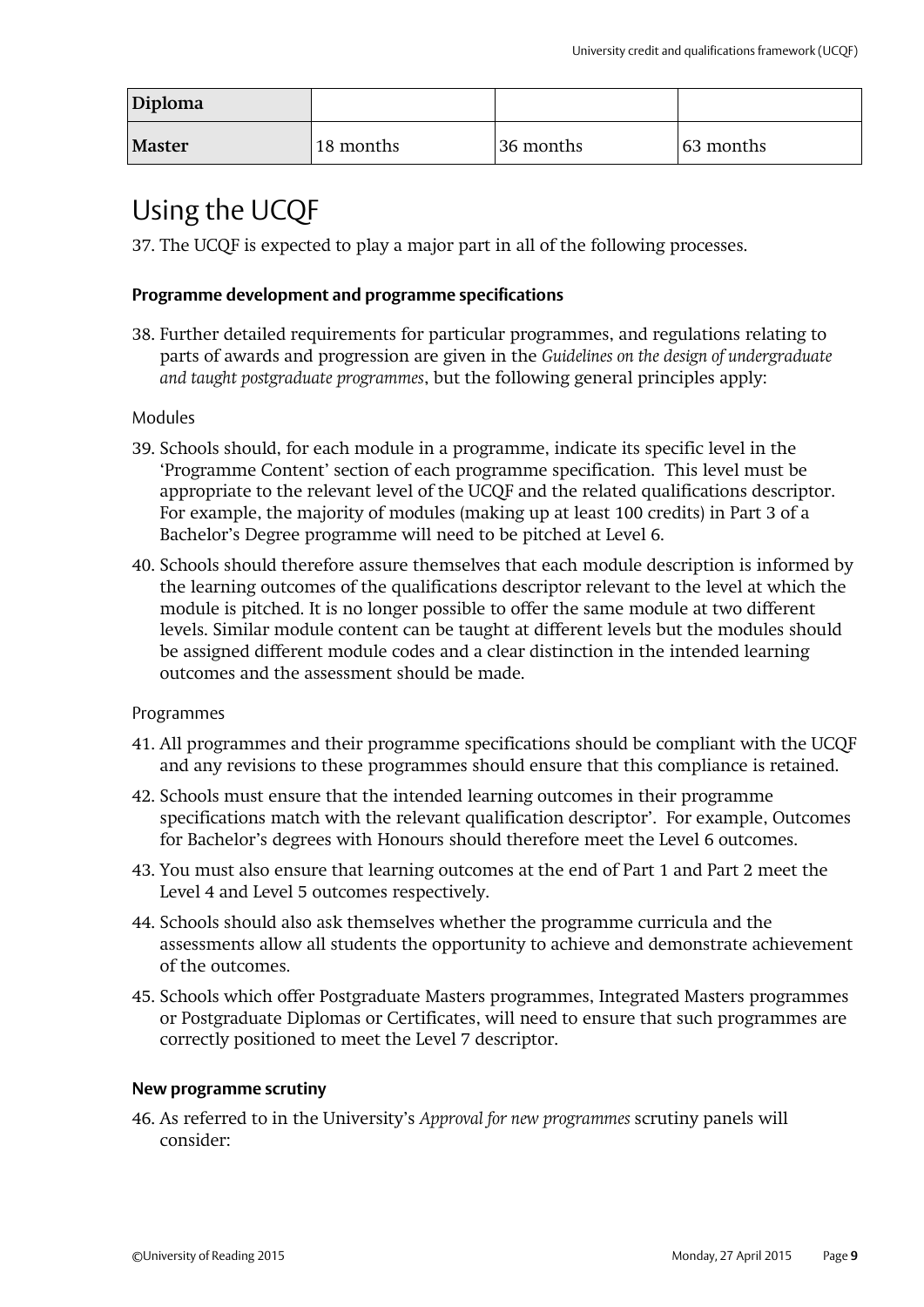- if the aims stated in the programme specification are translated into clear, appropriate and achievable learning outcomes throughout the parts of the programme;
- if it is clear how the aims and learning outcomes are to be achieved through the design and content of the curriculum;
- how the qualifications descriptors in the UCQF have informed the development of the programme and its intended learning outcomes; and
- whether the stated learning outcomes of the programme are appropriate for the level of award with regard to the relevant qualifications descriptor.
- 47. Faculty Boards for Teaching and Learning should assure themselves that Schools have addressed the UCQF when approving final versions of new programme specifications;

### **Periodic review**

- 48. The University's *Requirements for the periodic review of programmes* includes guidance on addressing the UCQF. Periodic review panels will consider:
	- whether the aims and intended learning outcomes of the degree programmes, as stated in programme specifications, are clear and appropriate, and whether key transferable skills been identified;
	- whether the aims are translated into appropriate and attainable learning outcomes throughout the parts of the programme
	- whether the programme team has addressed the UCQF;
	- whether the learning outcomes are appropriate to the relevant qualifications descriptor in the UCQF;
	- whether it is clear that the aims and learning outcomes are attained;
	- the evidence that the standards achieved by learners meet the minimum expectations for the awards, as measured against any relevant subject benchmarking statements and the UCQF.

# **QAA Institutional Review**

- 49. The FHEQ is a vital reference point within Institutional Review and the UCQF is the University's main mechanism for implementing the FHEQ.
- 50. The Institutional Review team will essentially make judgements in several areas (*Institutional review of higher education institutions in England and Northern Ireland: A handbook for higher education providers*), of which the most relevant to the UCQF are:
	- the effectiveness with which the institution assures its threshold academic standards, defined as 'the minimum acceptable level of achievement that a student has to demonstrate to be eligible for an academic award.' The threshold standards, as reflected in levels of achievement, are set out in the *UK Quality Code for Higher Education*, and in particular in *Chapter A1: The national level* containing the FHEQ and *Chapter A2: The subject and qualification levels on subject benchmark statements;*
	- from 2012-13, the quality of public information, including that produced for students and applicants. Institutional Review will consider the nationally agreed public information set.
- 51. When Review teams make their judgments, they will: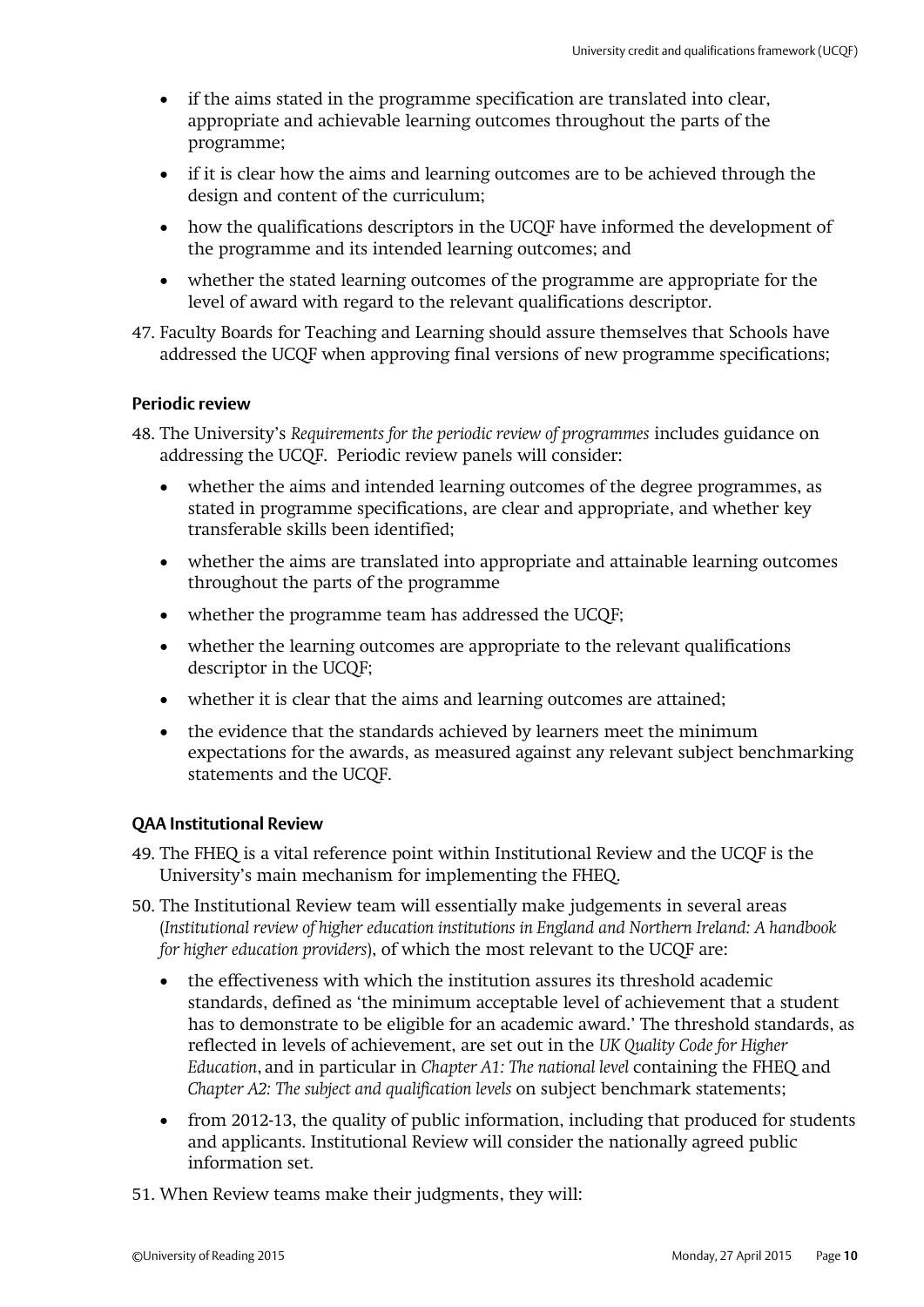"take into account whether broad **expectations** have been met. These expectations are in turn made up of **factors** which will help reviewers decide whether expectations have been met. The factors act as guidance for the sorts of processes, structures, policies, procedures and outputs which an institution should have in place to safeguard standards and quality. Both the expectations and the factors derive directly from the reference points in the UK Quality Code for Higher Education and other external reference points. The factors are not a checklist. Reviewers will appreciate that the precise details of how an expectation might be addressed may vary from institution to institution".

52. In relation to academic standards, the Review team will consider whether the following expectation has been met:

"Each qualification (including those awarded under collaborative arrangements) is allocated to the appropriate level in the FHEQ",

and, more specifically, will consider the following factors:

"Whether outcomes of programmes match the expectations of the qualifications descriptors.

Whether there is sufficient volume of study to demonstrate that learning outcomes can be achieved".

53. In determining how well institutions manage the threshold standards of awards, review teams will "expect to see awards aligned to the threshold standards set out in the FHEQ, and in the relevant subject benchmark statement, where available.

In addition, professional, statutory and regulatory bodies (PSRBs) set standards for courses that they accredit. Where institutions claim PSRB accreditation for their programmes, review teams will explore how accreditation requirements are taken into account in the setting of standards and how accurate expectations about accreditation are conveyed to students."

- 54. Reviewers will therefore assess whether:
	- Each qualification (including those awarded under collaborative arrangements) is allocated to the appropriate level in the FHEQ;
	- Use of external examiners is strong and scrupulous;
	- Design, approval, monitoring and review of assessment strategies is effective in ensuring that students have the opportunity to demonstrate learning outcomes of the award;
	- Design, approval, monitoring and review of programmes enables standards to be set and maintained and allows students to demonstrate learning outcomes of the award;
	- Subject benchmark statements and qualification statements are used effectively in programme design, approval, delivery and review to inform standards of awards;
	- Information about academic standards and quality is made publicly available.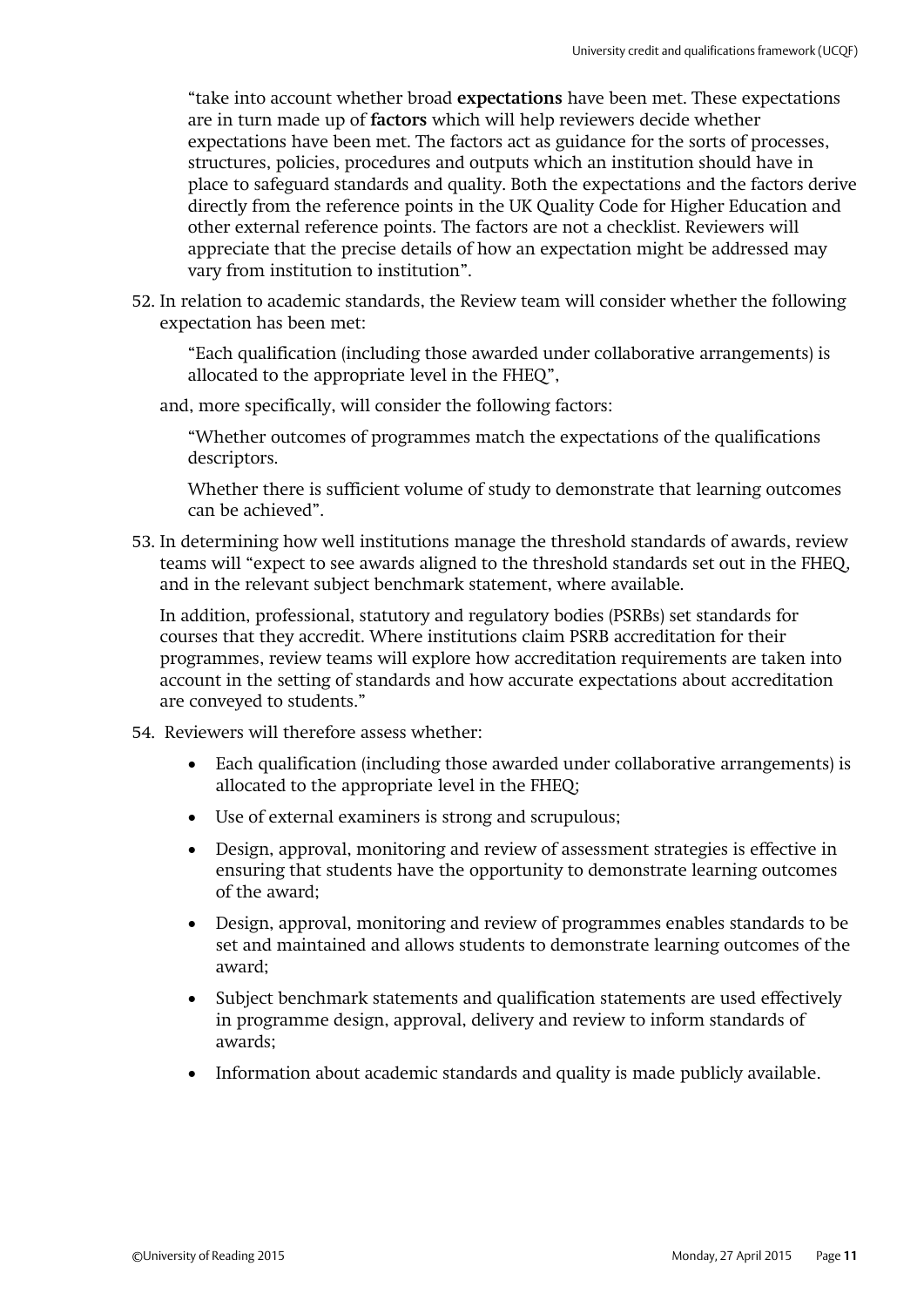# FHEQ Qualification descriptors

### **Descriptor for a higher education qualification at level 4: Certificate of Higher Education**

The descriptor provided for this level of the FHEQ is for any Certificate of Higher Education which should meet the descriptor in full. This qualification descriptor can also be used as a reference point for other level 4 qualifications.

Certificates of Higher Education are awarded to students who have demonstrated:

- knowledge of the underlying concepts and principles associated with their area(s) of study, and an ability to evaluate and interpret these within the context of that area of study
- an ability to present, evaluate and interpret qualitative and quantitative data, in order to develop lines of argument and make sound judgements in accordance with basic theories and concepts of their subject(s) of study.

Typically, holders of the qualification will be able to:

- evaluate the appropriateness of different approaches to solving problems related to their area(s) of study and/or work
- communicate the results of their study/work accurately and reliably, and with structured and coherent arguments
- undertake further training and develop new skills within a structured and managed environment.

And holders will have:

 the qualities and transferable skills necessary for employment requiring the exercise of some personal responsibility.

### **Descriptor for a higher education qualification at level 5: Foundation Degree**

The descriptor provided for this level of the FHEQ is for any Foundation Degree which should meet the descriptor in full. This qualification descriptor can also be used as a reference point for other level 5 qualifications, including Diplomas of Higher Education, Higher National Diplomas, etc.

Foundation Degrees are awarded to students who have demonstrated:

- knowledge and critical understanding of the well-established principles of their area(s) of study, and of the way in which those principles have developed
- ability to apply underlying concepts and principles outside the context in which they were first studied, including, where appropriate, the application of those principles in an employment context
- knowledge of the main methods of enquiry in the subject(s) relevant to the named award, and ability to evaluate critically the appropriateness of different approaches to solving problems in the field of study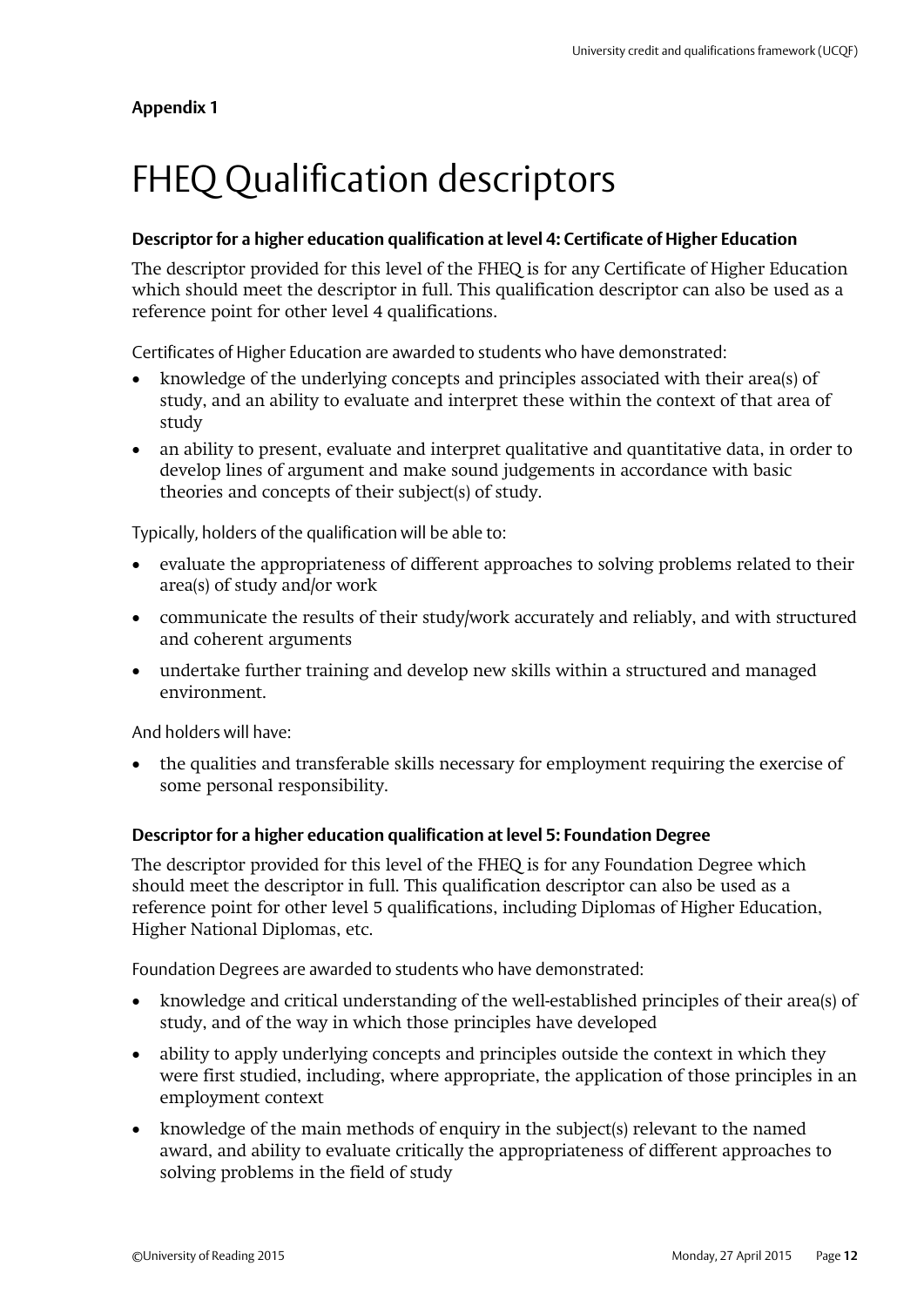an understanding of the limits of their knowledge, and how this influences analyses and interpretations based on that knowledge.

Typically, holders of the qualification will be able to:

- use a range of established techniques to initiate and undertake critical analysis of information, and to propose solutions to problems arising from that analysis
- effectively communicate information, arguments and analysis in a variety of forms to specialist and non-specialist audiences, and deploy key techniques of the discipline effectively
- undertake further training, develop existing skills and acquire new competences that will enable them to assume significant responsibility within organisations.

And holders will have:

 the qualities and transferable skills necessary for employment requiring the exercise of personal responsibility and decision-making.

# **Descriptor for a higher education qualification at level 6: Bachelor's degree with honours**

The descriptor provided for this level of the FHEQ is for any bachelor's degree with honours which should meet the descriptor in full. This qualification descriptor can also be used as a reference point for other level 6 qualifications, including bachelor's degrees, graduate diplomas etc.

Bachelor's degrees with honours are awarded to students who have demonstrated:

- a systematic understanding of key aspects of their field of study, including acquisition of coherent and detailed knowledge, at least some of which is at, or informed by, the forefront of defined aspects of a discipline
- an ability to deploy accurately established techniques of analysis and enquiry within a discipline
- conceptual understanding that enables the student:
	- to devise and sustain arguments, and/or to solve problems, using ideas and techniques, some of which are at the forefront of a discipline
	- to describe and comment upon particular aspects of current research, or equivalent advanced scholarship, in the discipline
- an appreciation of the uncertainty, ambiguity and limits of knowledge
- the ability to manage their own learning, and to make use of scholarly reviews and primary sources (for example, refereed research articles and/or original materials appropriate to the discipline).

Typically, holders of the qualification will be able to:

- apply the methods and techniques that they have learned to review, consolidate, extend and apply their knowledge and understanding, and to initiate and carry out projects
- critically evaluate arguments, assumptions, abstract concepts and data (that may be incomplete), to make judgements, and to frame appropriate questions to achieve a solution - or identify a range of solutions - to a problem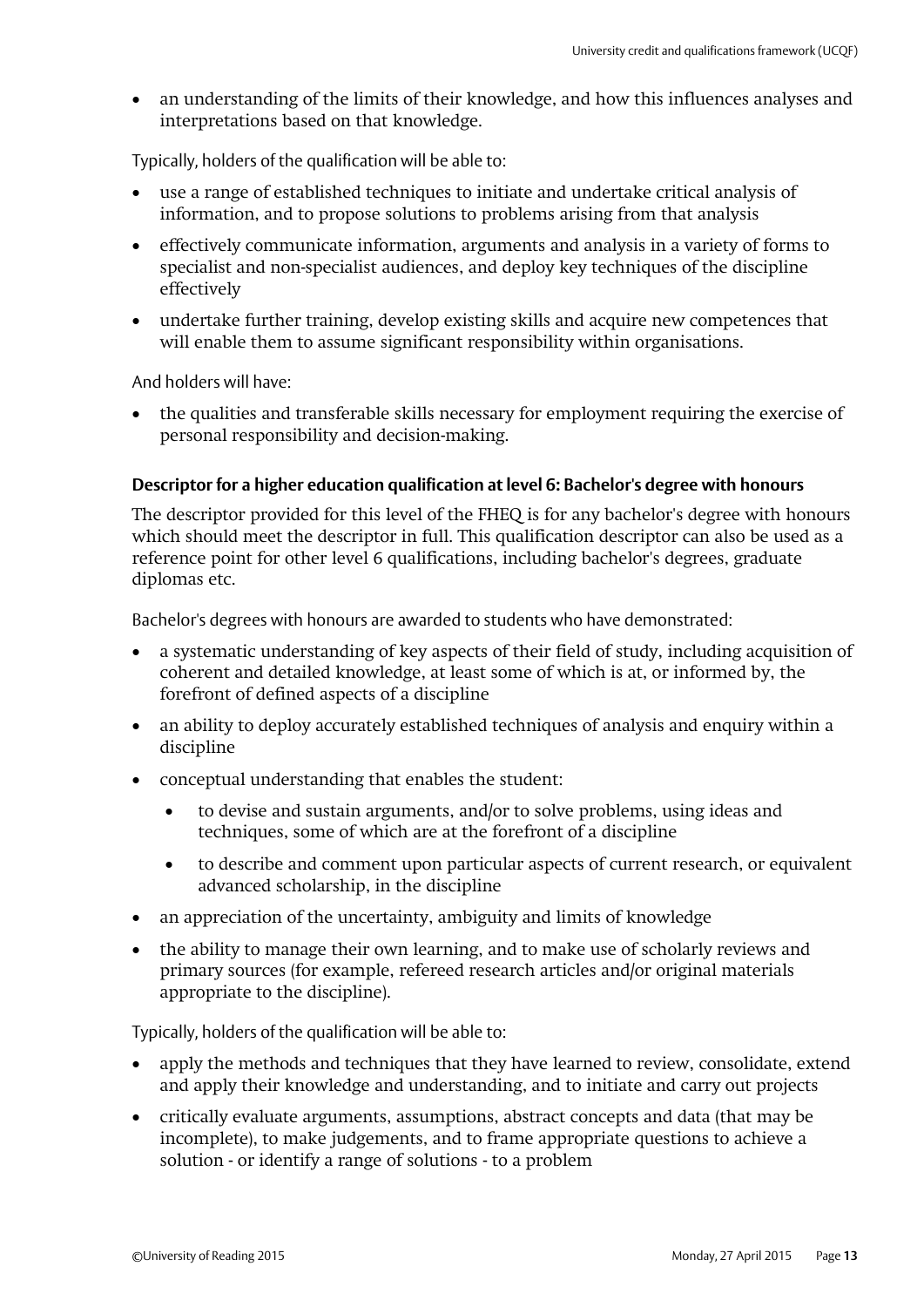communicate information, ideas, problems and solutions to both specialist and nonspecialist audiences.

And holders will have:

- the qualities and transferable skills necessary for employment requiring:
	- the exercise of initiative and personal responsibility
	- decision-making in complex and unpredictable contexts
	- the learning ability needed to undertake appropriate further training of a professional or equivalent nature.

# **Descriptor for a higher education qualification at level 7: Master's degree**

The descriptor provided for this level of the framework is for any master's degree which should meet the descriptor in full. This qualification descriptor can also be used as a reference point for other level 7 qualifications, including postgraduate certificates and postgraduate diplomas.

Master's degrees are awarded to students who have demonstrated:

- a systematic understanding of knowledge, and a critical awareness of current problems and/or new insights, much of which is at, or informed by, the forefront of their academic discipline, field of study or area of professional practice
- a comprehensive understanding of techniques applicable to their own research or advanced scholarship
- originality in the application of knowledge, together with a practical understanding of how established techniques of research and enquiry are used to create and interpret knowledge in the discipline
- conceptual understanding that enables the student:
- to evaluate critically current research and advanced scholarship in the discipline
- to evaluate methodologies and develop critiques of them and, where appropriate, to propose new hypotheses.

Typically, holders of the qualification will be able to:

- deal with complex issues both systematically and creatively, make sound judgements in the absence of complete data, and communicate their conclusions clearly to specialist and non-specialist audiences
- demonstrate self-direction and originality in tackling and solving problems, and act autonomously in planning and implementing tasks at a professional or equivalent level
- continue to advance their knowledge and understanding, and to develop new skills to a high level.

And holders will have:

- the qualities and transferable skills necessary for employment requiring:
- the exercise of initiative and personal responsibility
- decision-making in complex and unpredictable situations
- the independent learning ability required for continuing professional development.